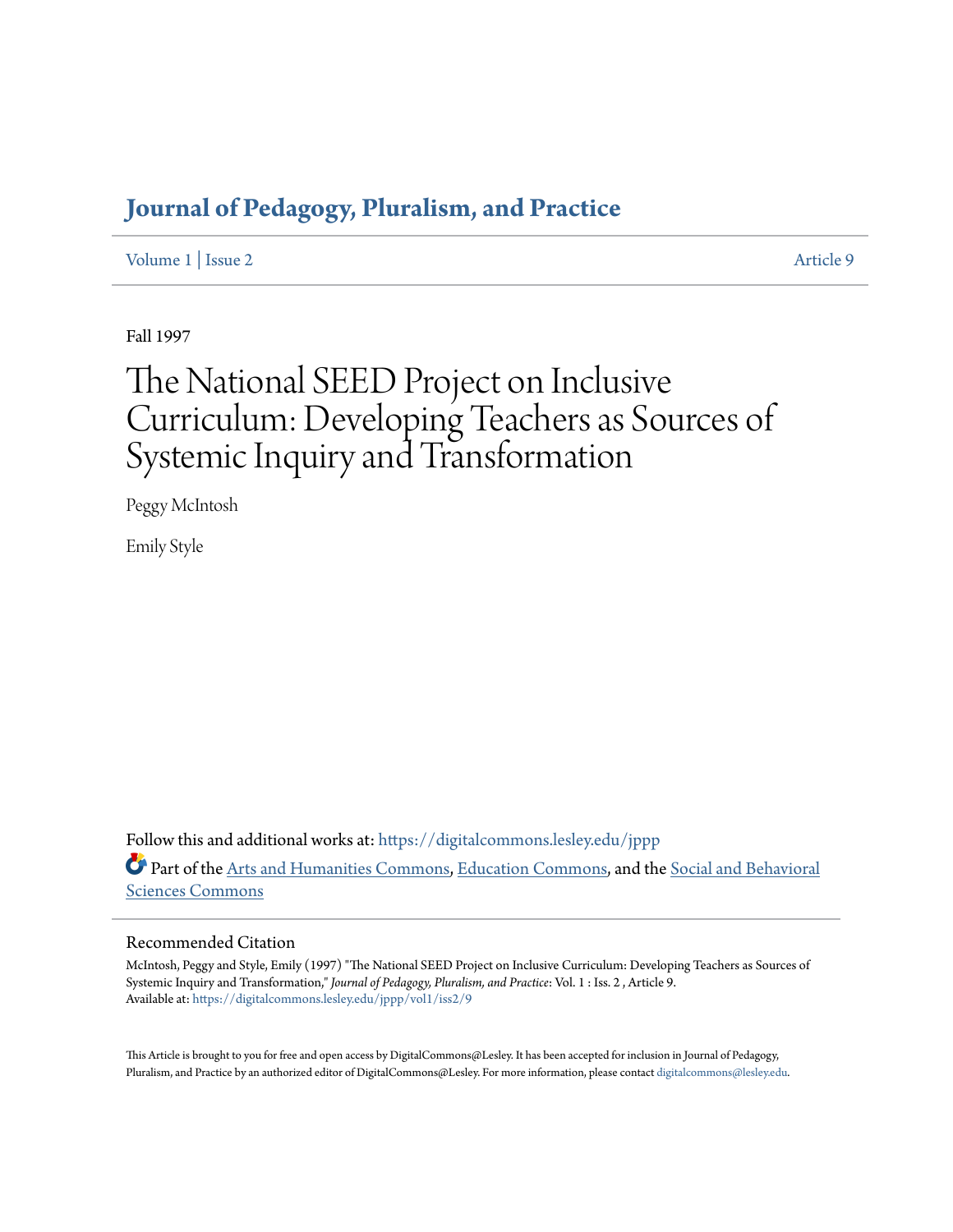## The National SEED Project on Inclusive Curriculum: Developing Teachers as Sources of Systemic Inquiry & Transformation

Peggy McIntosh and Emily Style

People who wonder whether students are fairly treated and challenged in school may take heart from a program which helps teachers to welcome and respond to all children in class and to deal with students sensitively with regard to complex identity matters such as race and gender. The National S.E.E.D. Project on Inclusive Curriculum (Seeking Educational Equity & Diversity) prepares teachers to lead year-long seminars in their own schools, reflecting on their own practices.

How can teachers become more attentive, in an astute and informed way, to students of all races and both sexes? In monthly seminar meetings held throughout a school year, teachers create a space to reflect on what they are doing, or can do better, to deal fairly and openly with students in all their diversity. But this is far easier said than done.

Teachers require a stretch of adult development themselves in order to deal complexly with diversity. Before we became co-directors of the SEED Project, we taught in Grades 6 - 12 as well as in college and university. We ourselves had very debilitating schooling in matters of gender, race, culture, manners, money, power, and belonging and notbelonging. To better understand what we learned, or didn't learn, we, with other teachers, have needed to do serious self-searching. Therefore, one key idea in the SEED Project, which we founded twelve years ago, is: **Unless we as teachers re-open our own backgrounds to look anew at how we were schooled to deal with diversity and connection, we will be unable to create school climates and curriculum which more adequately do this for and with students.**

For this reason, teachers bring their own lives into the SEED Project. During the summer week in which we prepare teachers to lead seminars in their own school settings, we model over 50 "interactivities" which make teachers' own life texts one of the key resources for their own adult development. Our process of eliciting teachers' own stories is designed to help teachers take seriously the "textbooks" of all lives, most particularly those of their students as well as their own. This process takes time.

A SEED seminar lasts for nine months. One meeting may seed a new recognition or connection; by the next month, that recognition or connection may be joined by others. By the third month, a too-easy formulation may be unpacked and a more nuanced way of thinking takes shape. By the fourth month, a teacher may find that she or he is seeing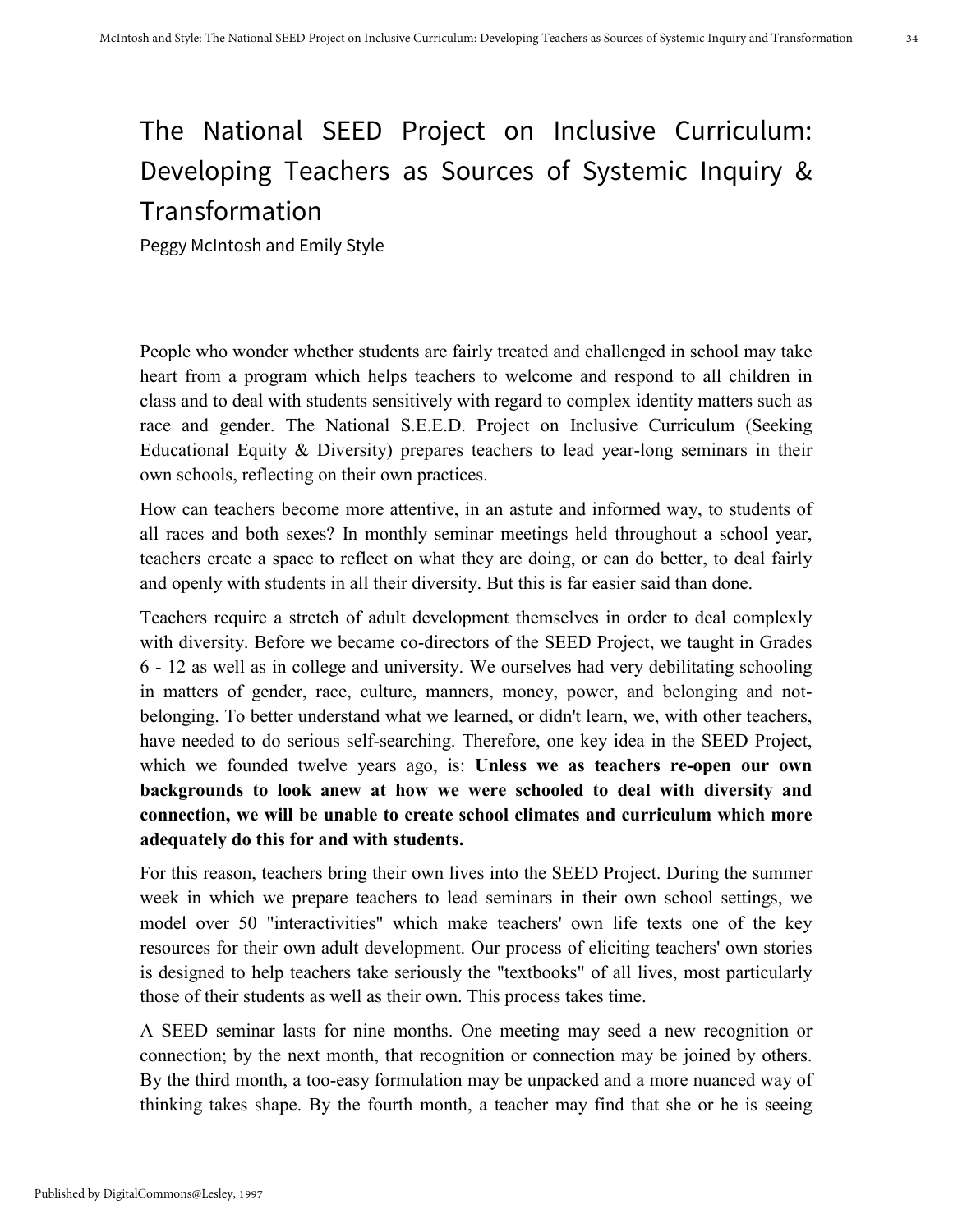many children in her or his class/es differently. By the fifth month, the teacher may have new versions of (his or her own) stories to tell, and new recognition of how seldom students or teachers are enabled, engaged, and deeply encouraged in the educational setting of the school. Questions come forth from a deeper and wider place within the SEED seminar participant. What can be done differently to address, engage, and elicit the core learning centers of each teacher and each student? How can the mind/heart be challenged in school, and balanced attention be given to one's own experiences and the experiences of others?

### Therefore, we state as a second key idea of the SEED Project: **Intellectual and personal faculty development, supported over time, is needed if today's schools are to enable students and teachers to develop a balance of self-esteem and respect for the cultural realities of others.**

We designed the SEED seminar model to be school-based and led by teachers themselves because we think that too often the classroom teacher is treated in professional development as passive, in need of being acted upon (fixed) by outside forces. If teachers are to take students seriously, then the teachers themselves need to experience firsthand and learn what it feels like to be taken seriously. And for many, strange as it may seem, this has seldom happened. Despite educators' quoting of Socrates' phrase "Know Thyself," most schooling does not encourage deep self-knowledge. At best, Socrates' phrase translates into "Develop some personal opinions" or "Realize that you are a citizen of the democratic United States," but not "Develop informed awareness how you are situated in the worlds of power, knowledge-making, agency, possibility, creativity, resources, people, places, and things."

We observe that both teachers and students have a lot of unarticulated knowledge which they do not know as "knowledge" . And though teachers can sometimes enable competence which they themselves do not have, it is good to confirm their sense of personal authority before asking that they do this for students. So a third key idea of the SEED Project is: **Teachers and other school personnel are the authorities on their own experience. Only if teachers are put at the center of the process of growth and development can they, in turn, put students' growth and development at the center of their classrooms**. What we call "faculty-centered faculty development" parallels student-centered learning. And the development of either requires discipline of kinds that most of us were never taught, such as understanding what is "playing out" in the power divisions of classrooms and learning to exercise a degree of constructive control which fosters and insists that there be a balanced learning environment for all.

For the monthly meetings of a SEED seminar, many and varied materials are selected. Though we give all leaders a small library of resources, we leave it up to each leader to match the year's discussions to the school's context and the group of teachers who enroll. No two seminars are alike in the readings, activities, videos, meals, and discussions. But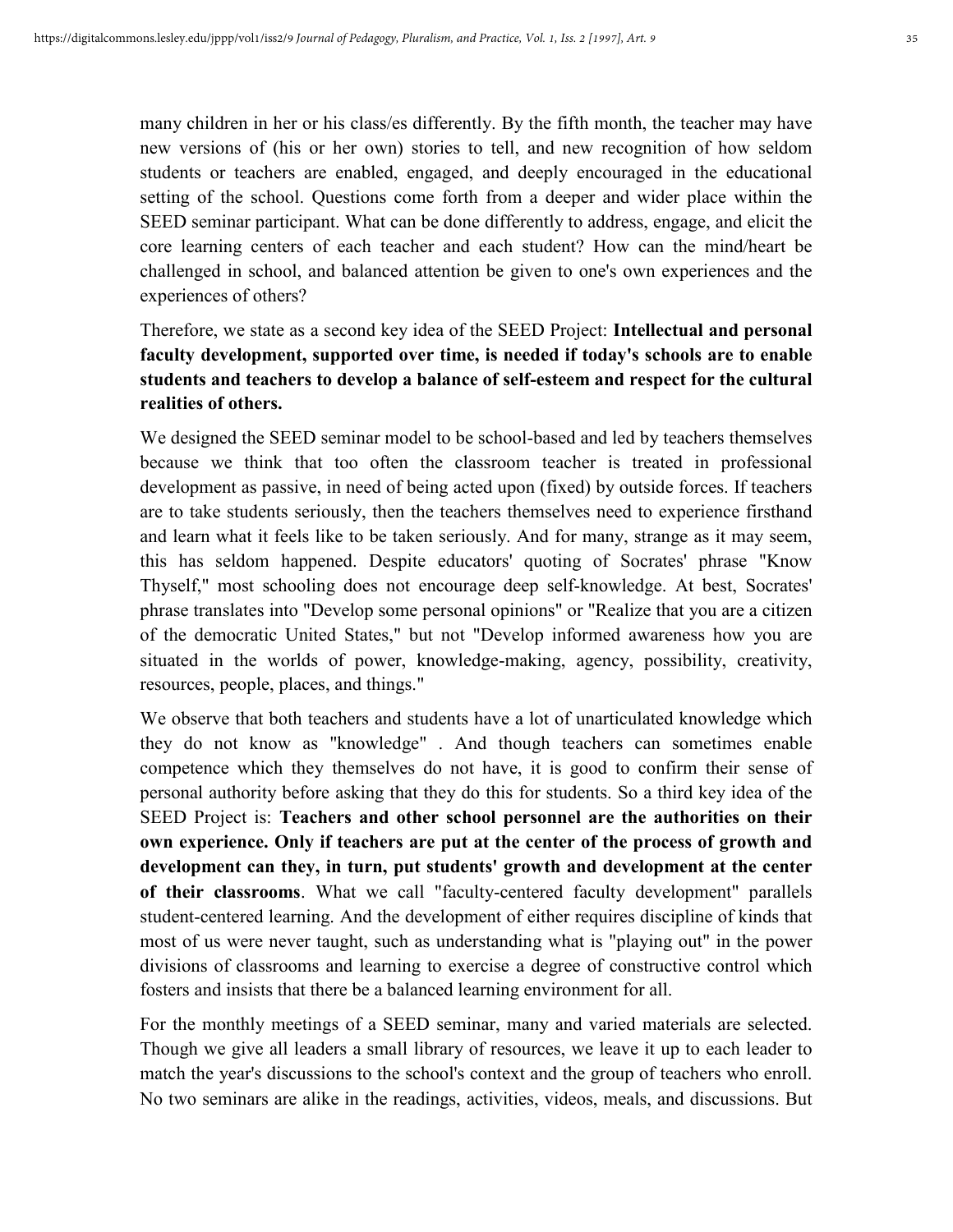some conceptual frameworks are needed to help participants see systemically. We offer some of our own writings and many by others for seminar leaders to consider using.

Some questions we ask are: What would curriculum and pedagogy look like if all the diverse lives of women and girls were seen as co-central with all the diverse lives of men and boys? And how can curriculum and teaching methods provide, in the metaphors of Emily Style, both windows into others' experiences and mirrors of each student's own reality and validity?

### A fourth key SEED idea is: **Group discussion of interlocking systems of overadvantage and oppression, and of the research on "separated knowing" and "connected knowing," can support teachers and administrators in shaping the school curriculum to become more gender-fair and multiculturally equitable.**

The use of conceptual frames which address power inequities in the society is necessary to compensate for the scattered and incoherent state of much teacher training. Within the disconnected rhetoric of "best practice" there is little recognition that most teachers are themselves trained NOT to see most patterns of inequity in their own schooling, their own school practices, and in society in general. Faced with mountains of conceptually new, more inclusive scholarship, many teachers can be overwhelmed by the question of how to accommodate it or use it in class on a daily basis.

This is where the group conversations of the SEED seminar come in. The seminar, existing outside the usual "reporting systems" of the school as an organization, fosters deep and candid conversations, often on fraught subjects. Teachers study and compare notes on what they do (inside the organization called the school) and how it relates to what was done to them, pedagogically and with regard to subject matter. As they discuss putting teaching on a wider basis of knowledge and practice, they usually experience in the seminar itself a sense of what education might be: less isolating, anxiety-ridden, and dull; more welcoming, engaging, and inclusive with respect for all the embodied humanity of the actual people in the room or class.

Trying "to include all those who have been left out" can produce incoherent chaos in terms of curriculum coverage. We think it is important to see systemically before making changes so changes made get to the heart of narrow constructions of education. Therefore, a fifth key idea we articulate in the SEED Project is: **Without systemic understanding of gender, race, and class relations, educators who try to transform the curriculum will lack creative flexibility and coherence when dealing with the scholarship of the last twenty-five years in specific disciplines and across disciplines.**

Learning to ask systemic questions is a conceptual skill which has not usually been taught to youngsters or adults in the highly individualistic frameworks for seeing which are prevalent in dominant United States culture. The SEED Project transforms teachers and classrooms through the development of this aspect of teachers' ability. The "aha's" are